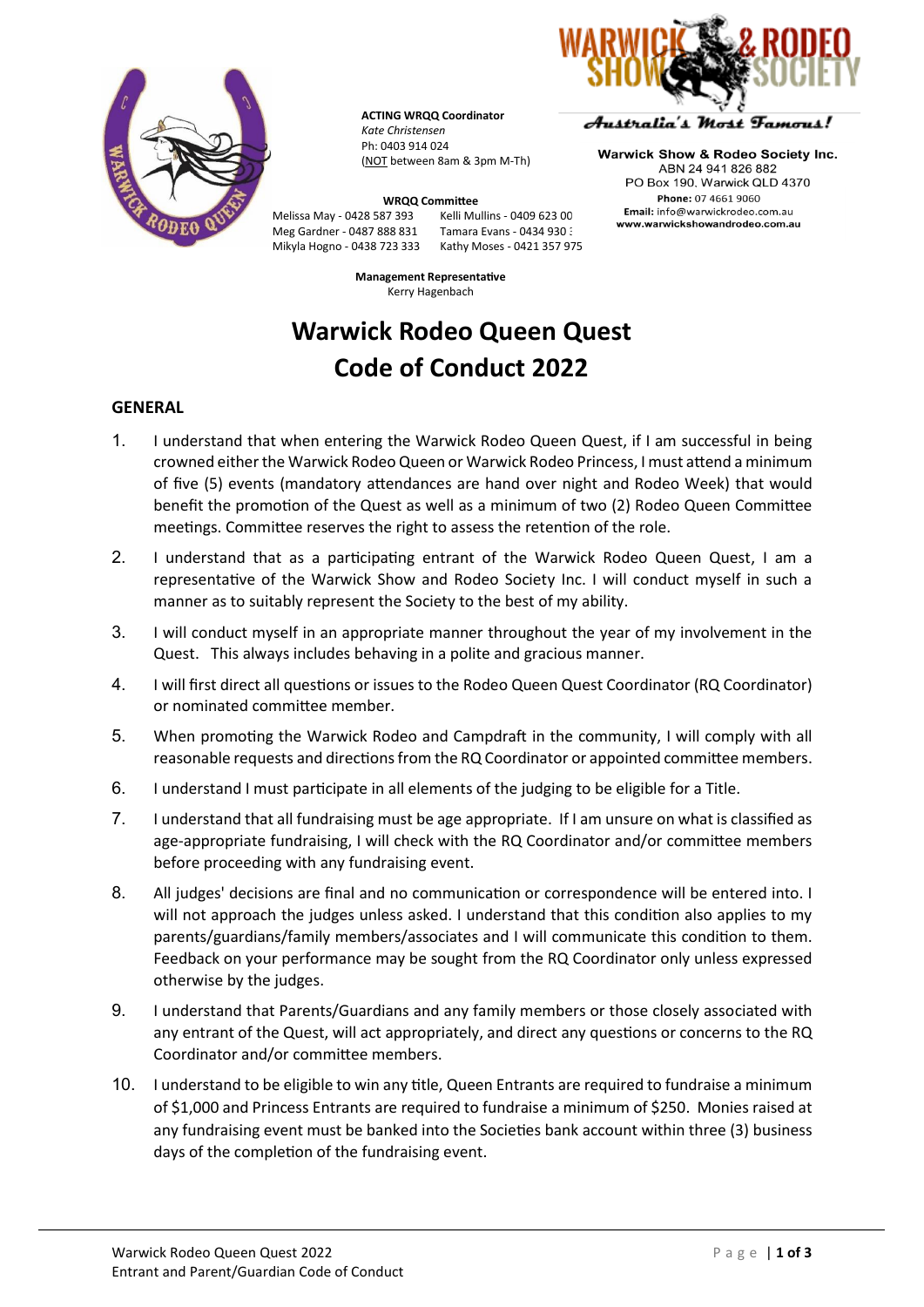- 11. If under 18 years of age, my parent/guardian will deliver me to and collect me from the appointed meeting locations and provide emergency contact details for the day to the RQ Coordinator or appointed Committee member, together with any special requirements or early leave details (if required).
- 12. If under 10 years of age, my parent/guardian will accompany me to school promotional visits and the street parade, and will ensure I have adequate supervision over the week/weekend of the Rodeo and Campdraft.

## **PERSONAL APPEARANCE & PRESENTATION**

- 13. As an entrant, I will not consume any alcohol at any functions whilst representing the Warwick Show & Rodeo Society Inc. Failure to abide by this may result in action being taken by the committee and/or the Warwick Show & Rodeo Society Management Committee. If I wish to enter the licenced/bar area throughout any event after completion of official duties, I must remove Crown and/or sash.
- 14. I will always take the best of care with my sash (*fair wear and tear excepted*). If my sash is damaged in any way and needs to be replaced, the RQ Coordinator or nominated committee member must be contacted as soon as possible. I understand that my sash must be worn in its original state and no alterations are permitted to be performed on it.
- 15. I will always take the best of care with my Crown. If my Crown is damaged in any way or lost and needs to be replaced, the RQ Coordinator must be contacted as soon as possible. The replacement of a damaged or lost Crown is the financial responsibility of the title holder (*extenuating circumstances considered*), and I will coordinate with the RQ Coordinator or appointed committee member to arrange for its replacement. I understand that my Crown must be worn in its original state and no alterations are permitted to be performed on it.
- 16. I acknowledge that the Warwick Rodeo Queen Quest Committee requires that all dresses and skirts must be no shorter than knee length to ensure the modesty of the entrant.

## **HORSEMANSHIP & HORSE PRESENTATION**

- 17. I will always present myself and my horse in a neat and well-groomed manner. The horse will always be handled appropriately. Any display of anger or aggression when handling a horse will not be acceptable. Entrants are not permitted to ride stallions. Entrants under the age of 18 years will, at all times, wear a helmet whilst on horseback.
- 18. As an entrant, I understand that it is my sole responsibility to ensure that I have a suitable horse available for the Horsemanship Judging. As a Rodeo Queen and/or Princess Entrant, I understand that it is my sole responsibility to ensure that I also have a suitable horse available for all Grand Entries, Presentations and Street Parade throughout the entire Rodeo and Campdraft week to fulfil my role and duties. I further understand that the committee shall not be responsible to locate or supply a horse for any part of the Horsemanship Judging or Rodeo and Campdraft Week.